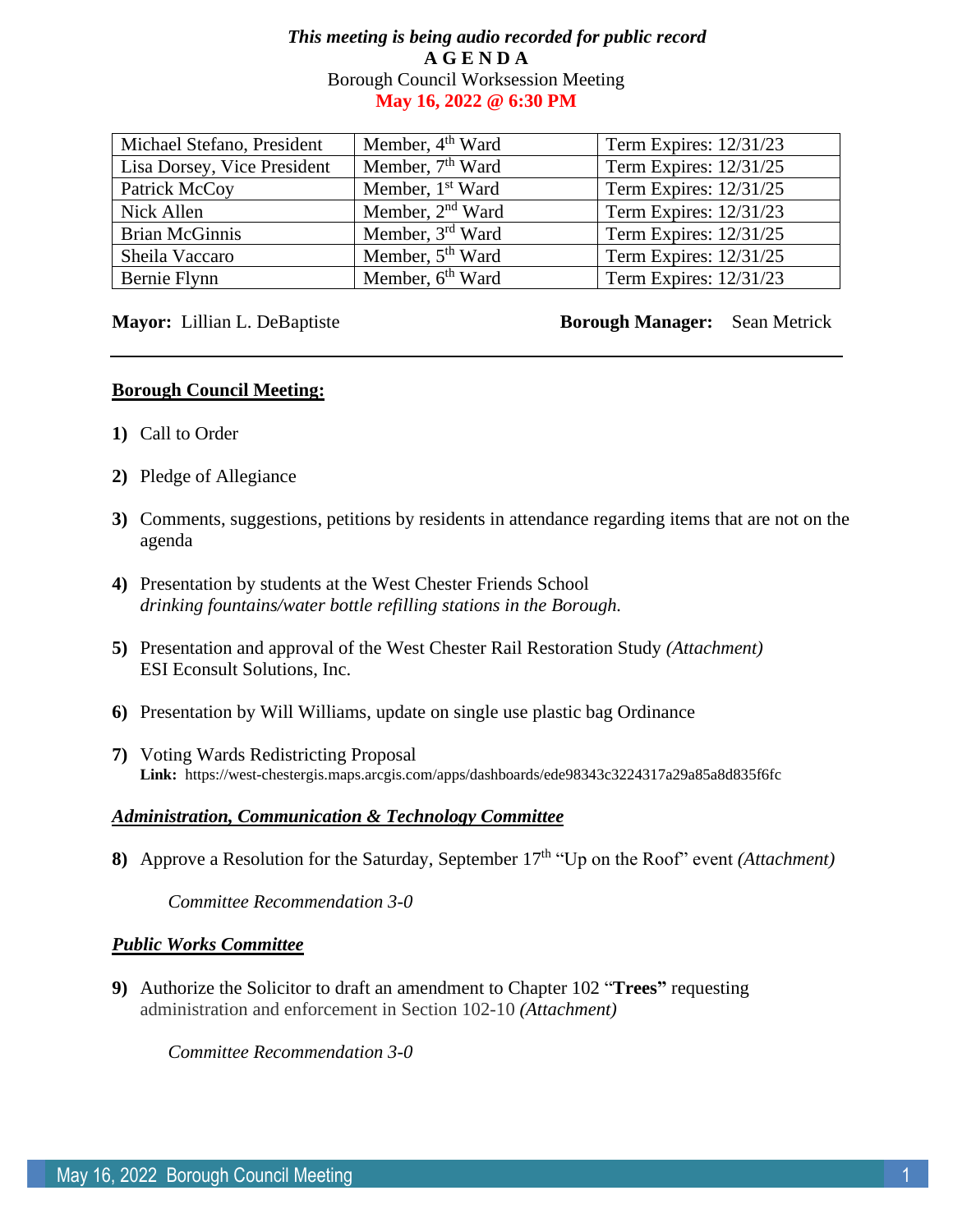**10)** Approve awarding the pavement marking alternate bid 1 & 2, in the amount of \$15,444.00, to Alpha Space Control *(Attachment)*

*Committee Recommendation 3-0*

# *Public Safety, Events & Quality of Life Committee*

**11)** Approve a Resolution to designate emergency service providers in West Chester Borough *(Attachment)*

*Committee Recommendation 3-0*

**12)** Approve a Resolution for the closure of Gay Street, PennDOT special event application *(Attachment)*

*Committee Recommendation 3-0*

**13)** Approve the rules and regulations for the summer open air market on Gay St *(Attachment)*

*Committee Recommendation 3-0*

**14)** Schedule a Public Hearing for liquor license application – White Cow, 16 East Gay Street on June 14, 2022 at 6:30 PM *(Attachment)*

*Committee Recommendation 3-0*

#### *Finance & Revenue Committee*

**15)** Schedule a Public Hearing for the Responsible Contractors Ordinance on June 14, 2022 at 7:00 PM

*Committee Recommendation 3-0*

**16)** Approve modification to the technology capital budget *(Attachment)*

*Committee Recommendation 3-0*

**17)** Public Works state of good repair: Maintenance & Repair of Street Lights, \$30,000 *(Attachment)*

*Committee Recommendation 3-0*

**18)** Enter into a Professional Services Agreement with Traffic, Planning & Design for the High Street Corridor, High Street at Miner Street – CRP Design / Permitting improvements project, in the amount of \$115,000 *(Attachment)*

*Committee Recommendation 3-0*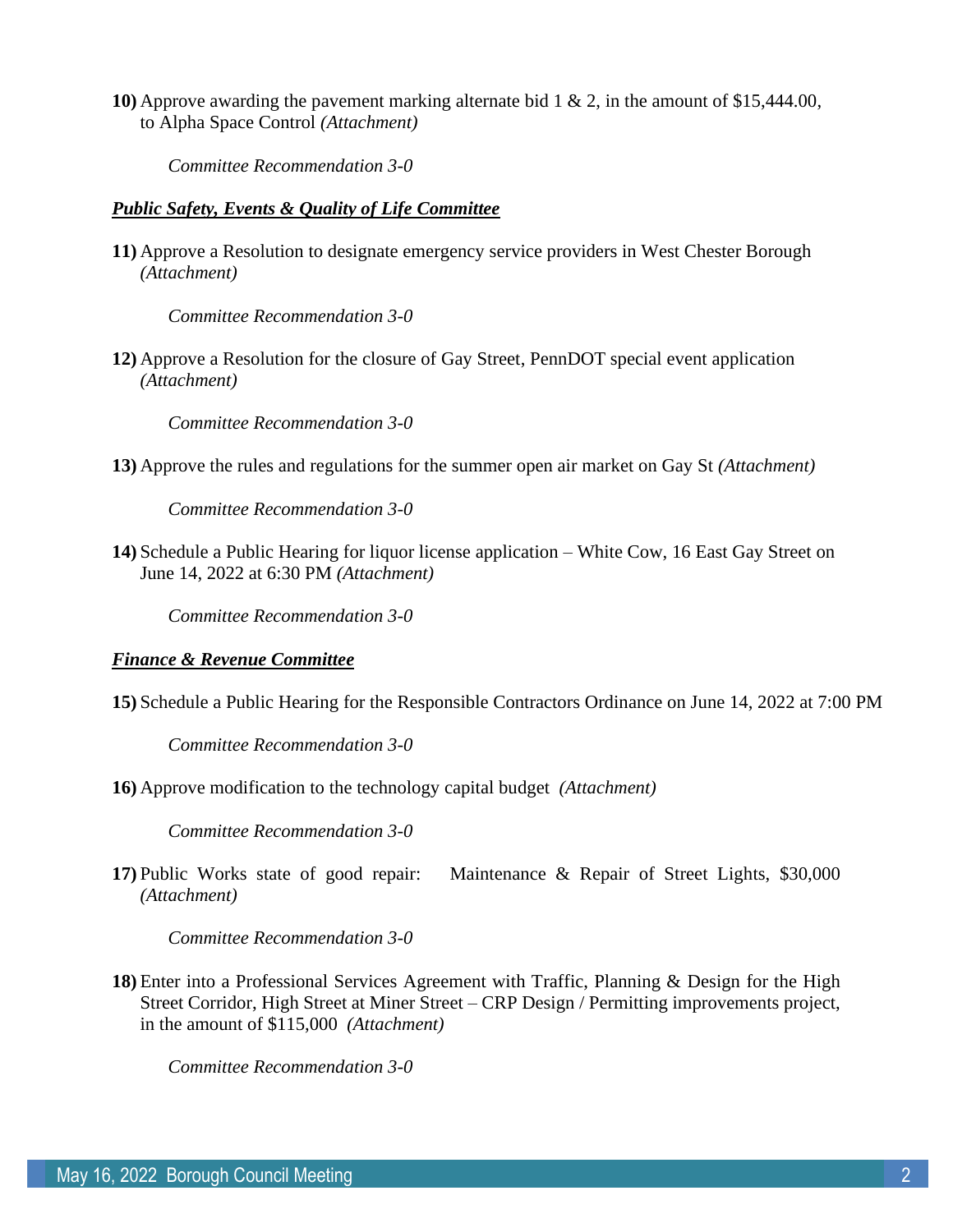**19)** Approve submission of the Chester County ARPA grant application for Goose Creek electrical infrastructure *(Attachment)*

*Committee Recommendation 3-0*

**20)** Approve the amendment to the professional services agreement with O'Donnell Naccarato for construction management at the Bicentennial Garage *(Attachment)*

*Committee Recommendation 3-0*

**21)** Approve a Resolution to authorize Sean Metrick and Barbara Lionti as signers on Truist pension and capital operating accounts *(Attachment)*

*Committee Recommendation 3-0*

# *Smart Growth Committee*

**22)** Approve the platform extension for Mercato Restaurant & Bar-33 W. Market St. *(Attachment)*

*Committee Recommendation 3-0*

**23)** Discuss Zoning Hearing Application *(Attachment)*

#995-220 Lacey St; Michael Jamgochian-Applicant seeks a Special Exception for the installation of an accessory structure (shed) in accordance with 112.802.J(5).

*Committee Recommendation 3-0 to not send the Solicitor to represent the Borough at the Zoning Hearing*

# **24) Other Business**

a) Approve the April  $19<sup>th</sup>$  and  $20<sup>th</sup>$  2022 Borough Council Meeting Minutes

# *Adjournment*